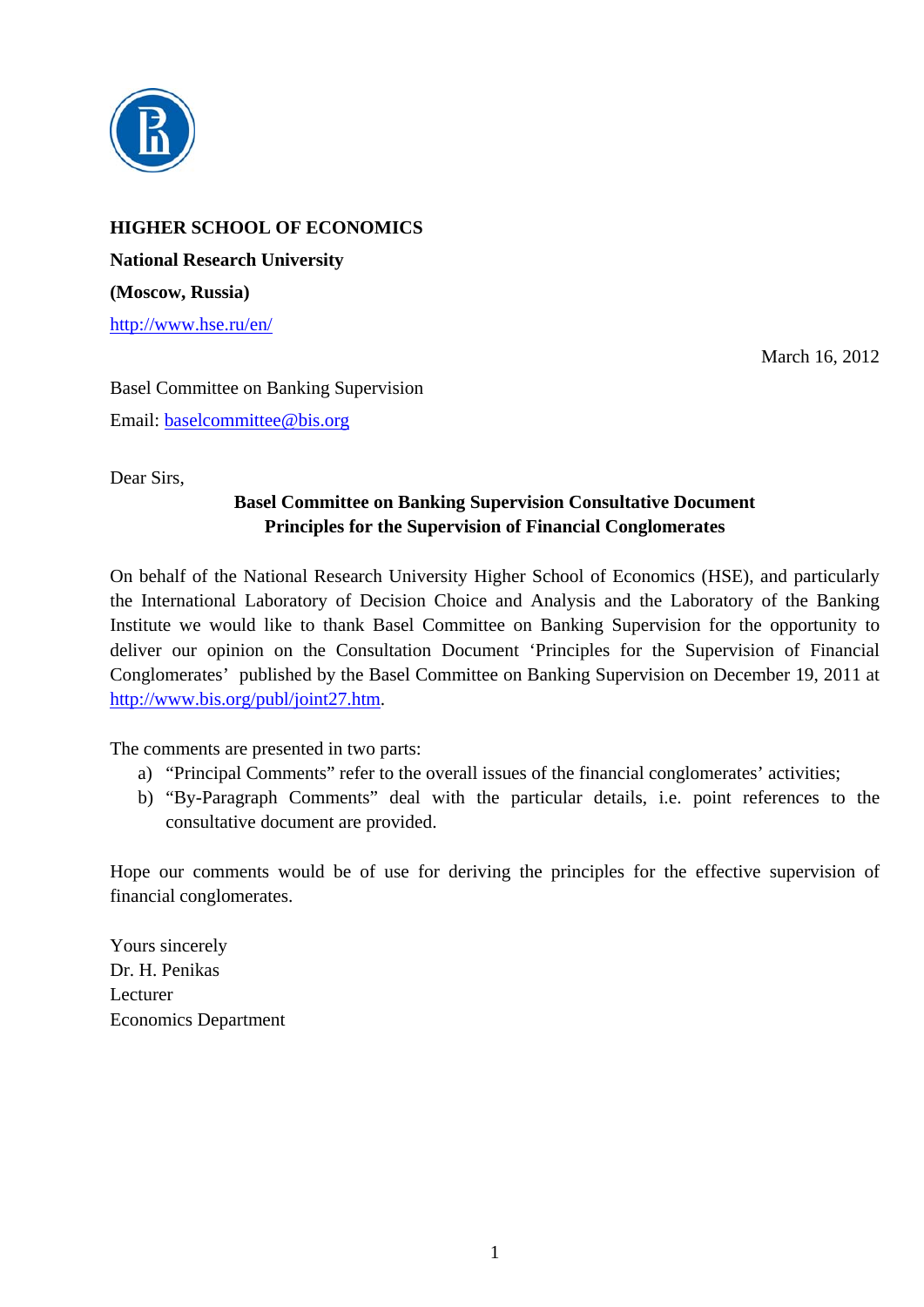#### **Principal Comments**

It is necessary to determine an approximate date when the Principles should be revised. Financial conglomerates function within the rapidly changing economic environment. Therefore it is proposed to re-examine the Principles with some regularity (for example, every two or three years). Moreover, the Document does not give any date related to the implementation of the improved Principles.

#### **By-Paragraph Comments**

**§ 3, p. 5: "The Principles should be applied, on a group-wide basis, to a financial conglomerate10, defined for the purpose of this framework as any group of companies under common control or dominant influence…"** 

**§ 4, p. 8: "Head" or "Head of the financial conglomerate (or group)" unless otherwise specified means the entity which controls or exerts dominant influence over the financial conglomerate (the head of the financial conglomerate may be the ultimate parent, or may be the head of a financial conglomerate that is a subset of the wider group)."** 

**§ 5.III.10.1, p. 18: "The corporate governance framework should address where appropriate: the suitability of board members, senior management, key persons in control functions and significant owners, including key shareholders whose holdings are above specified thresholds or who exercise a material** *influence* **over the financial conglomerate's operations"** 

Explicit definition and materiality criteria of *common control* or *dominant influence* are welcomed (or respective reference to IFRS or US GAAP standard) for conglomerates to be comparable.

Additional explanation is welcomed on the reasons why common control or dominant influence are to be preferred if further on it the ownership principle that is discussed (cf. point 1(b) on p. 9 of implementation criteria saying "require appropriate standards for ownership of financial conglomerates that seek to ensure financial conglomerates are not owned or controlled by unsuitable persons;").

## **§ 3, p. 7: "The framework does not provide guidance regarding who should provide supervisory oversight of financial conglomerates in a given jurisdiction… This will vary among jurisdictions and financial conglomerates and is a matter for national discretion."**

It is suggested to make special document making it clear how supervision is organized given the financial conglomerate acts *in several jurisdictions* that is touched upon later in the document (cf. point 2(a) on p. 10 of implementation criteria "The legal framework should provide the authority and power to supervisors to establish and maintain close cooperation, coordination arrangements and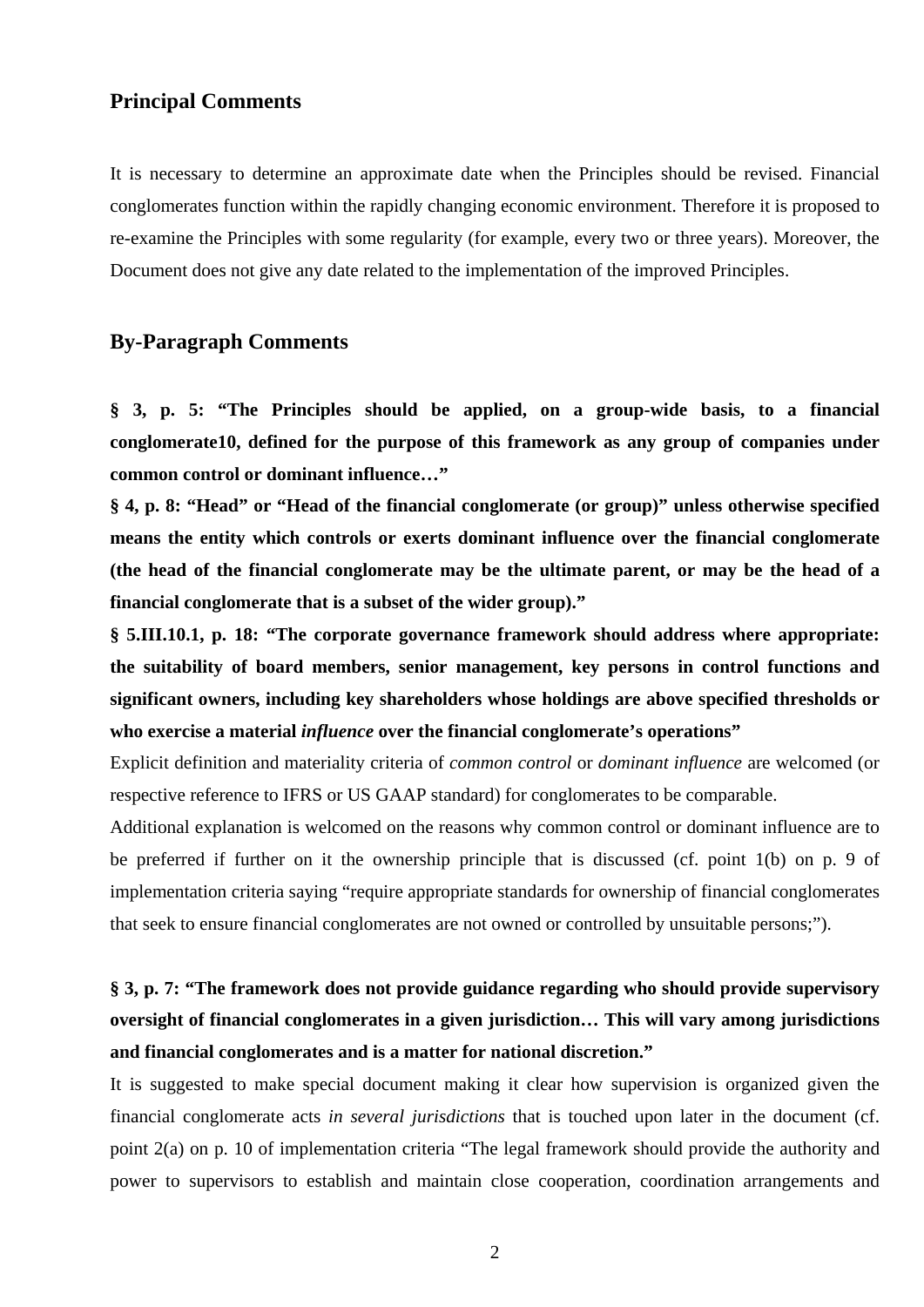efficient communication with other supervisors of the financial conglomerate, including sectoral, cross sectoral, domestic and *international*.")

### **§ 4, p. 8: ""Ultimate parent" means the parent of the "wider group" (ie the top parent company)."**

It is proposed to revise the definition as follows accounting for the possibility of numerous parents:

"Ultimate parent**(s)**" means the parent**(s)** of the "wider group" (ie the top parent company **or several top companies**)."

# **§5.I.5.5(a)-5(b), p. 12: "There should be a clear and agreed upon coordination process for identifying the Group-level Supervisor. The process for identifying a Group-level Supervisor should take account of the powers and authorities available to the relevant supervisors"**

The Document does not clearly describe the process of identifying the Group-level Supervisor. Is it some kind of elections or assignment? In the case of assignment the Group-level Supervisor who has the power to do it? It is proposed to consider these details more carefully.

## **§ 5.II.6.4, p. 14: "Supervisory colleges and crisis management groups provide an effective mechanism for supervisory cooperation and coordination but** *other (more frequent, less formal) mechanisms* **are also important."**

It would be of high value if examples of "other (more frequent, less formal) mechanisms" were brought to the text.

### **§ 5.II.8.2, p. 16: "Regular contact with the board and senior management of the head of the financial conglomerate, the board and senior management of the ultimate parent..."**

As there might happen that the ultimate parent (or several of them) are higher-level conglomerates (not limited to financial ones, e.g. financial-industrial conglomerates etc.) than there are nvisaged problems contacting people from the ultimate parent based on the current document principles.

That is why the link between financial conglomerates on higher-level entity structures supevision is proposed to be described (probably, separate document might be of need).

# **§5.I.8.8(b), p. 16: "Supervisors should collect, review and analyze relevant information from the financial conglomerate and its constituent entities, including where relevant, unregulated entities"**

The process of information transfer from financial conglomerates to supervisors should not come into conflict with the legislation in either country. There should be drawn a distinction between the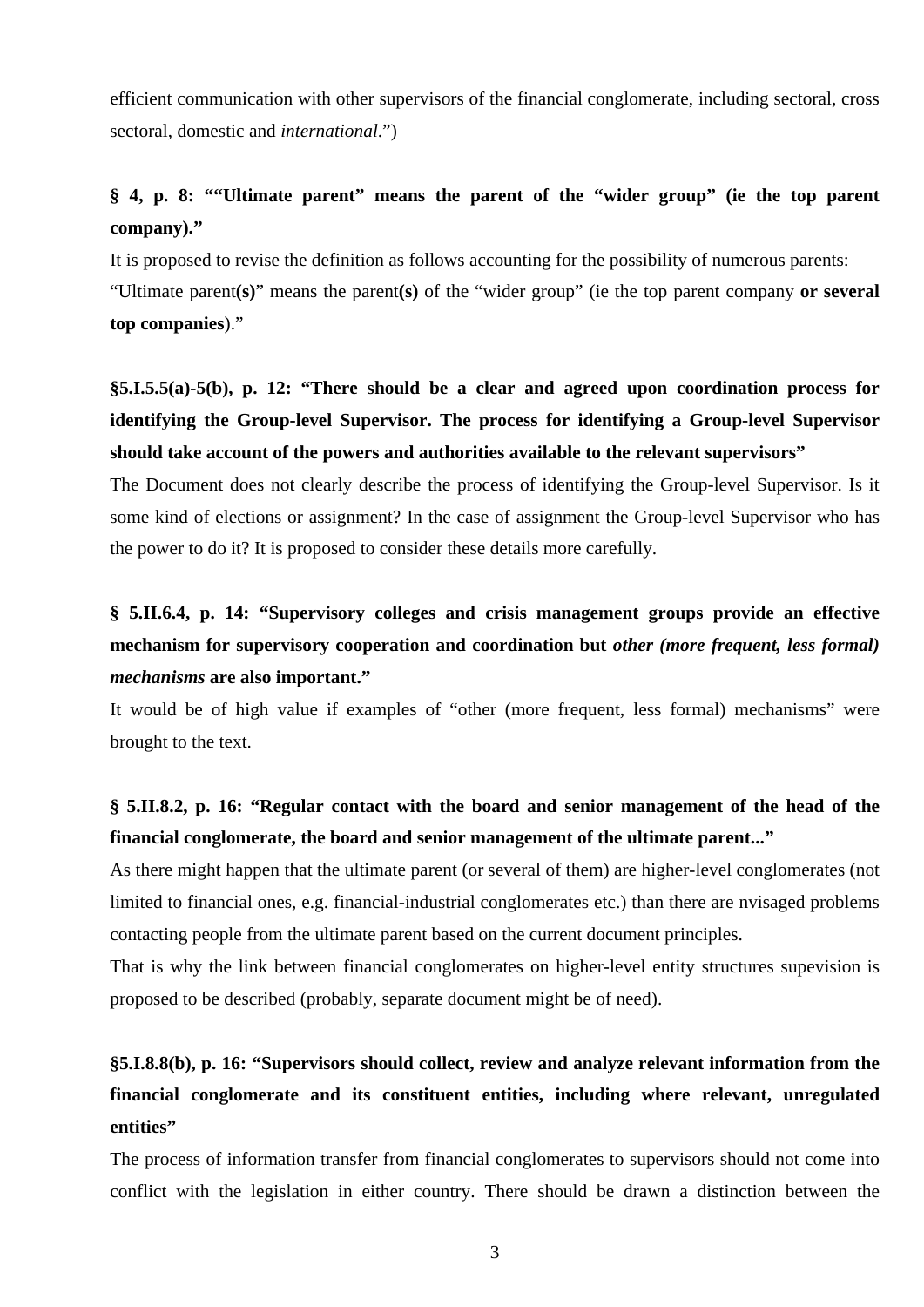information which is considered as confidential information and the information that could be delivered to the supervisor.

#### **§5.I.12.12.1, p. 21: "Managers, directors, and major shareholders (whose holdings in aggregate are above specified thresholds…)"**

These thresholds are not specified in the Document. As a rule, each country has its specific thresholds. For example, in Russia there are the following types of shareholders:

- *Holdings equal more than 1% of total shares;*
- *Holdings equal more than 2% of total shares;*
- *Holdings equal more than 10% of total shares;*
- *Holdings equal more than 20% of total shares;*
- *Holdings equal more than 25% of total shares;*
- *Holdings equal more than 50% of total shares.*

It is proposed that the Principles should pay specific attention to different types of shareholders of financial conglomerates.

**§5.I.15.15(c), p. 26: "Supervisors should require that the financial conglomerate's capital management policies include a requirement for the board of directors of the head of the financial conglomerate to review and approve the capital management plan at least annually, or more frequently if conditions warrant"** 

It is proposed that the capital management plan should be reviewed and approved at least *semiannually* or more frequently if conditions warrant because of the rapidly changing economic environment.

Dynamic risk-factor-driven budgets and limits are to be welcomed.

### **§5.I.23.23.1, p. 34: "Financial conglomerates should establish risk tolerance levels which set the tone for acceptable and unacceptable risk taking"**

It is proposed to give some reasonable boundaries of these risk tolerance levels. Moreover, it is recommended to explicitly list criteria for supervisors to check whether risk tolerance levels chosen by the financial conglomerates are appropriate or not.